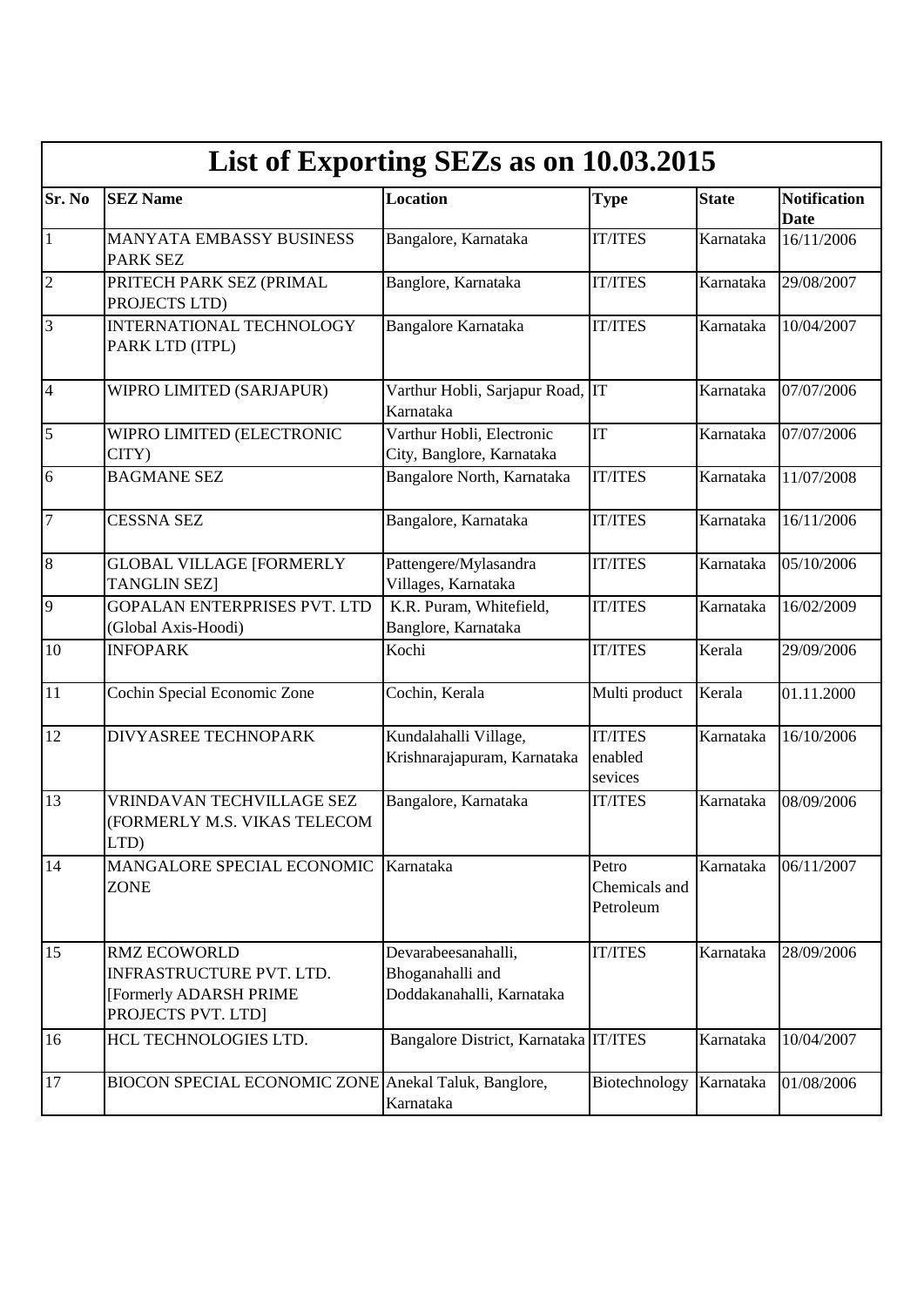| 18              | <b>ELECTRONICS TECHNOLOGY</b><br>PARK-II (M.s Electronics Technology<br>Parks) | Trivandrum                                                                        | <b>IT/ITES</b>                                             | Kerala    | 13/12/2006 |
|-----------------|--------------------------------------------------------------------------------|-----------------------------------------------------------------------------------|------------------------------------------------------------|-----------|------------|
| 19              | INFOSYS LTD. SEZ (MANGALORE)                                                   | Bantwal Taluk, Dakshina,<br>Kannada distt., Karnataka                             | <b>IT/ITES</b>                                             | Karnataka | 22/06/2007 |
| 20              | INFOSYS LTD SEZ (MYSORE)                                                       | Hebbal Inustrial Area, Distt.<br>Mysore, Karnataka                                | <b>IT/ITES</b>                                             | Karnataka | 26/04/2007 |
| 21              | KIADB SEZ HASSAN - TEXTILES                                                    | Hasan, Karnataka                                                                  | Textile                                                    | Karnataka | 05/10/2006 |
| 22              | SYNEFRA SPECIAL ECONOMIC<br><b>ZONE</b>                                        | Udupi Taluk, Karnataka                                                            | hi-tech<br>engineering<br>products and<br>related services | Karnataka | 11/09/2007 |
| 23              | <b>VALLARPADOM SEZ</b>                                                         | Vallapadam, Kerala                                                                | Port based                                                 | Kerala    | 02/11/2006 |
| 24              | QUEST SPECIAL ECONOMIC ZONE                                                    | Belgaum District, Karnataka                                                       | Precision<br>Engineering<br>Product                        | Karnataka | 04/08/2008 |
| 25              | KINFRA FILM & VIDEO PARK<br>(KFVP)                                             | Trivandrum, Kerala                                                                | Animation &<br>Gaming                                      | Kerala    | 11/04/2007 |
| 26              | ELECTRONIC TECHNOLOGY PARK-                                                    | Trivandrum                                                                        | <b>IT/ITES</b>                                             | Kerala    | 30/11/2006 |
| 27              | LARSEN AND TOUBRO SEZ                                                          | KIADB Industrial Area,<br>Taluka Hebbel-Hootagally,<br>District Mysore, Karnataka | <b>IT/ITES</b>                                             | Karnataka | 27/09/2010 |
| 28              | <b>KEONICS SHIMOGA</b>                                                         | Village Machenahalli and<br>Nidige, District Shimoga,<br>Karnataka                | Electronics<br>Hardware and<br>Software/<br><b>ITES</b>    | Karnataka | 04/08/2010 |
| 29              | SUTHERLAND GLOBAL SERVICES<br><b>PVT LTD</b>                                   |                                                                                   | <b>IT/ITES</b>                                             | Kerala    | 12/07/2010 |
| $\overline{30}$ | ELECTRONIC TECHNOLOGY PARK-Trivandrum<br>3                                     |                                                                                   | <b>IT/ITES</b>                                             | Kerala    | 19/11/2009 |
| 31              | KIADB PHARMACEUTICAL<br>SPECIAL ECONOMIC ZONE                                  | karnataka                                                                         | Pharma                                                     | Karnataka | 18/12/2007 |
| 32              | <b>KSITIL</b> (Cherthala)                                                      | kerala                                                                            | <b>IT/ITES</b>                                             | Kerala    | 08/06/2009 |
| 33              | KIADB AEROSPACE SEZ                                                            |                                                                                   | Aerospace and Karnataka<br>Industry                        |           | 09/11/2011 |
| 34              | KINFRA (FOOD PROCESSING) SEZ<br><b>KAKKANCHERRY</b>                            | kerala                                                                            | Food<br>Processing                                         | Kerala    | 13/06/2007 |
| 35              | CARBORUNDUM SEZ                                                                |                                                                                   | Solar<br>Photovaltaic                                      | Kerala    | 17/11/2009 |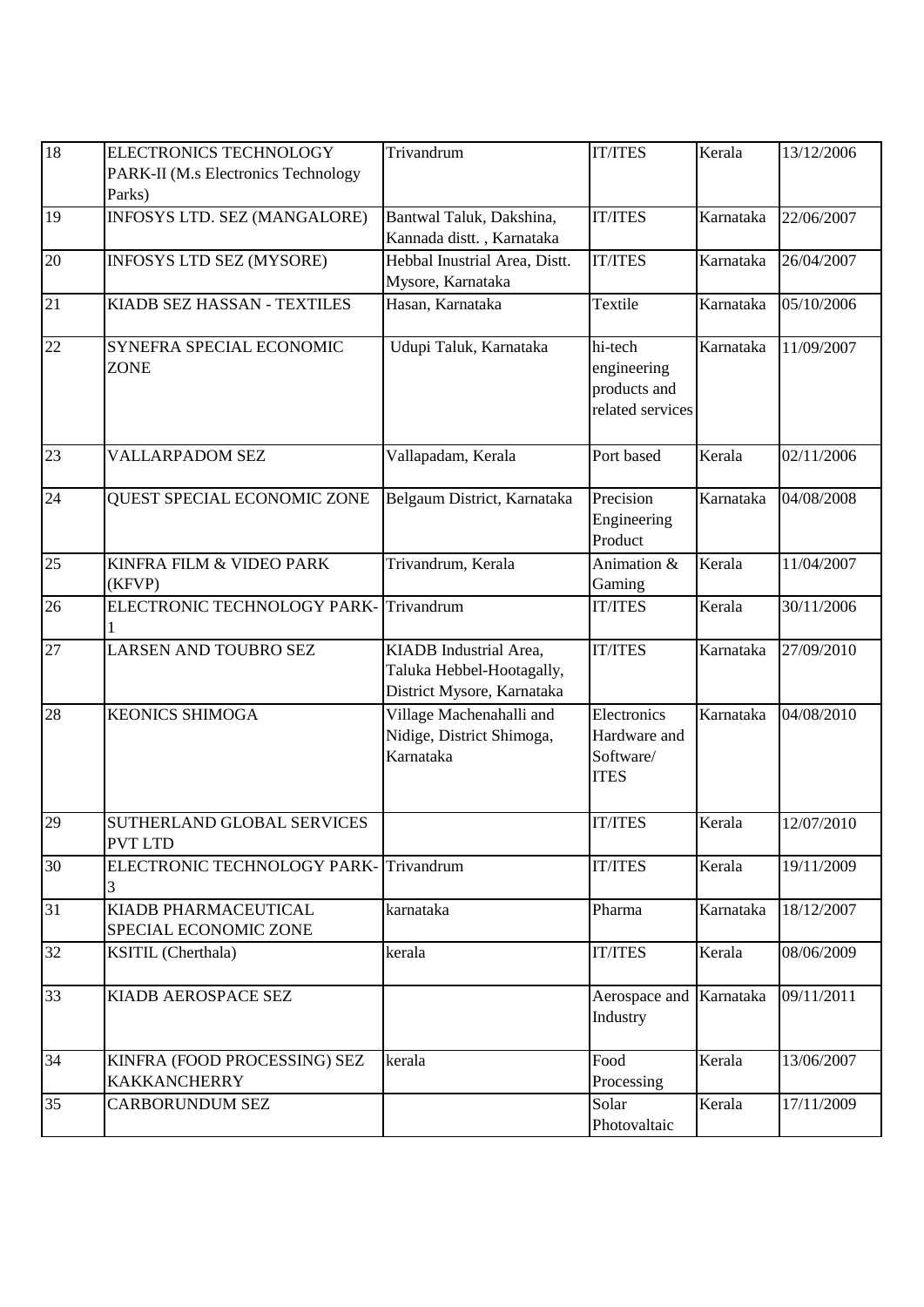| $\overline{36}$ | KIADB FOOD PROCESSING<br>SPECIAL ECONOMIC ZONE                                                  | Samudravalli, Sankalapura                                                                 | Food<br>Processing                                             | Karnataka                  | 12/04/2007            |
|-----------------|-------------------------------------------------------------------------------------------------|-------------------------------------------------------------------------------------------|----------------------------------------------------------------|----------------------------|-----------------------|
| 37              | <b>KSITIL (KOLLAM)</b>                                                                          | Village Mulavana, District<br>Kollam, Kerala                                              | IT                                                             | Kerala                     | 19/11/2009            |
| 38              | PUTHUVYPEEN SEZ                                                                                 | Puthuvypeen, Eranakulam<br>District, Kerala                                               | Port based                                                     | Kerala                     | 02/11/2006            |
| 39              | KSITIL KOZHIKODE                                                                                | Village Pantheerankavu and<br>Nellikode, Taluka Kozhikode,<br>District Kozhikode, Kerala. | IT                                                             | Kerala                     | 27/5/2011             |
| 40              | SEEPZ Special Economic Zone                                                                     | Mumbai, Maharashtra                                                                       | Electronics and Maharashtr 11/01/2000<br>Gems and<br>Jewellery | a                          |                       |
| 41              | M/s. Arshiya International Ltd.                                                                 | Village Sai, Taluka<br>Panvel, District Raigad                                            | Trading                                                        | a                          | Maharashtr 04/05/2009 |
| 42              | Wipro Ltd.                                                                                      | Maharashtra                                                                               | Computer /<br>Electronic<br>Software                           | a                          | Maharashtr 28/12/2006 |
| 43              | EON Kharadi Infrastructure Pvt Ltd                                                              | Taluka Haveli, District Pune                                                              | Computer /<br>Electronic<br>Software                           | a                          | Maharashtr 22/08/2006 |
| 44              | Hiranandani Business Park                                                                       | PAWAI, MUMBAI                                                                             | Computer /<br>Electronic<br>Software                           | a                          | Maharashtr 25/04/2008 |
| 45              | <b>Infosys Limited</b>                                                                          | Rajiv Gandhi Infotech<br>Park, Ph.II, Village<br>Mann, Taluka Mulashi, Pune               | Computer /<br>Electronic<br>Software                           | a                          | Maharashtr 26/04/2007 |
| 46              | Serene Properties Pvt. Ltd                                                                      | <b>Kalwa Trans Thane Creek</b><br>Indusrial Area, MIDC, Dist<br>Thane                     | Computer /<br>Electronic<br>Software                           | a                          | Maharashtr 11/02/2007 |
| 47              | Serum Bio Pharma Park SEZ                                                                       | 212/2, Off Soil Poonawala<br>Rod, Hadapsar, Pune                                          | <b>Biotech</b>                                                 | a                          | Maharashtr 18/07/2006 |
| 48              | <b>Quadron Business Park Ltd (Formely</b><br>known as DLF Akruti Info Parks)                    | Plot No. 28, MIDC Rajiv<br>Gandhi Infotech Park,<br>Hinjewadi, Phase II District<br>Pune  | Computer /<br>Electronic<br>Software                           | Maharashtr 14/12/2007<br>a |                       |
| 49              | Maharashtra Industrial Development<br>Corporation, Hinjewadi Pune.                              | Rajiv Gandhi Infotech<br>Park, Ph.III, Hinjewadi, Pune                                    | Computer /<br>Electronic<br>Software                           | a                          | Maharashtr 07/06/2007 |
| 50              | Magarpatta Township Development and<br>Construction Company Ltd.                                | Magarpatta City Village<br>Hadapsar Taaluka Haveli<br><b>District Pune</b>                | Computer /<br>Electronic<br>Software                           | a                          | Maharashtr 20/07/2007 |
| 51              | Neopro Technologies Pvt.Ltd SEZ<br>(Formely known as M/S. Flagship<br>Infrastructure Pvt. Ltd.) | Village Hinjewadi Taluka<br>Mulshi, Pune                                                  | Computer /<br>Electronic<br>Software                           | Maharashtr 03/10/2011<br>a |                       |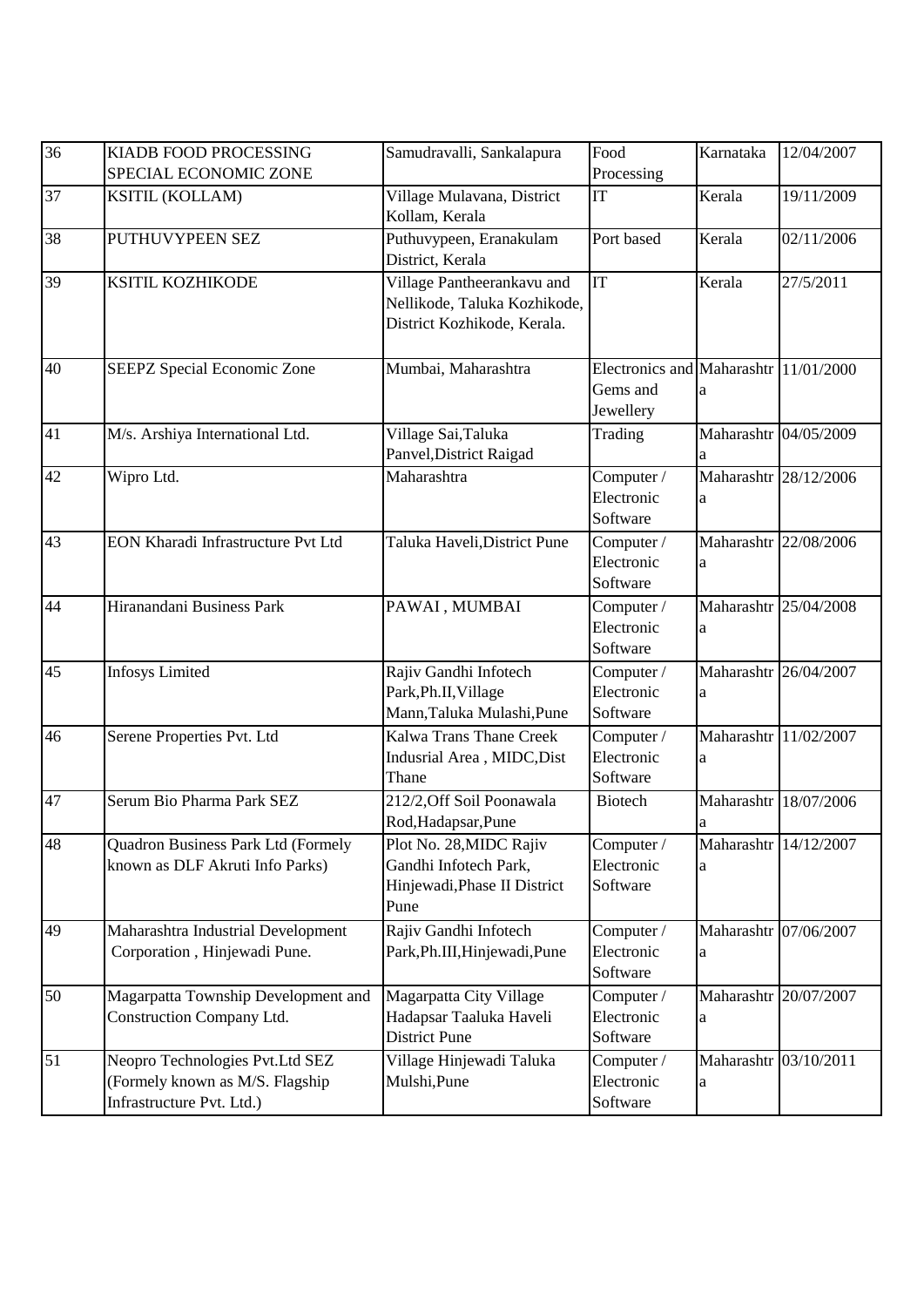| 52              | Pune Embassy India Pvt Ltd               | Plot No.3, Rajiv Gandhi                                           | Computer /       | Maharashtr 19/11/2007 |            |
|-----------------|------------------------------------------|-------------------------------------------------------------------|------------------|-----------------------|------------|
|                 |                                          | <b>Infotech Park, Phase</b>                                       | Electronic       | a                     |            |
|                 |                                          | II, Hinjewadi Taluka                                              | Software         |                       |            |
|                 |                                          | Mulshi, District Pune                                             |                  |                       |            |
| 53              | Syntel International Pvt Ltd             | Talwade Software                                                  | Computer /       | Maharashtr 10/04/2007 |            |
|                 |                                          | Park, District Pune                                               | Electronic       | a                     |            |
|                 |                                          |                                                                   | Software         |                       |            |
| 54              | Maharashtra Industrial Development       | Shendre Industrial                                                | Engineering      | Maharashtr 22/12/2006 |            |
|                 | Corporation, Aurangabad                  | Area, District Aurangabad                                         |                  | a                     |            |
| 55              | Gigaplex Estate Private Limited          | Gigaoplex, Plot no.05, MIDC                                       | Computer /       | Maharashtr 06/11/2013 |            |
|                 |                                          | Knowledge Park, Airoli, Navi                                      | Electronic       | a                     |            |
|                 |                                          | Mumbai                                                            | Software         |                       |            |
| 56              | The Manjri Stud Farm Pvt.Ltd             | S.No.209 Next to Satyapuram                                       | Computer /       | Maharashtr 27/10/2006 |            |
|                 |                                          | Society .Pune - Saswad Road,                                      | Electronic       | a                     |            |
|                 |                                          | Phursungi, Pune                                                   | Software         |                       |            |
|                 |                                          |                                                                   |                  |                       |            |
| 57              | Maharashtra Airport Development          | Mihan, District Nagpur                                            | Computer /       | Maharashtr 29/05/2007 |            |
|                 | Company Ltd. (MIHAN SEZ)                 |                                                                   | Electronic       | a                     |            |
|                 |                                          |                                                                   | Software         |                       |            |
| $\overline{58}$ | Wockhardt Infrastructure Development     | Shendre Industrial                                                | Chemicals &      | Maharashtr 17/04/2007 |            |
|                 | Ltd.                                     | Area, District Aurangabad                                         | Pharmaceutical a |                       |            |
|                 |                                          |                                                                   |                  |                       |            |
| 59              | Maharashtra Industrial Development       | Krushnoor Industrial                                              | Chemicals &      | Maharashtr 11/01/2013 |            |
|                 | Corporation SEZ - Nanded                 | Area, Nanded District Nanded                                      | Pharmaceutical a |                       |            |
|                 |                                          |                                                                   |                  |                       |            |
| 60              | Wardha Power Company Ltd.                | Wardha Growth                                                     | Power            | Maharashtr 03/09/2008 |            |
|                 |                                          | Center, District Chandrapur                                       |                  |                       |            |
| 61              | Khed Economic Infrstructure Pvt. Ltd.    | Kanhersar Taluka Khed,                                            | Engineering &    | Maharashtr 4.8.2010   |            |
|                 |                                          | District Pune, Maharashtra.                                       | Electronics      | a                     |            |
|                 |                                          |                                                                   |                  |                       |            |
| 62              | Maharashtra Indusrial Development        | Kesurde Taluka                                                    | Manufacturing    | Maharashtr 22/05/2009 |            |
|                 | Carporetion, Kesurdi Satara              | Khandala, Disstrict satara                                        |                  | a                     |            |
| 63              | Maharashtra Industrial Development       | MIDC Phalten, District Satara Manufacturing Maharashtr 04/08/2010 |                  |                       |            |
|                 | CorporationSEZ, Phaltan, District Satara |                                                                   |                  | a                     |            |
|                 |                                          |                                                                   |                  |                       |            |
| 64              | Sunstream City Pvt. Ltd (formerly)       | Village Mulund, Taluka                                            | <b>IT/ITES</b>   | Maharashtr 22/04/2013 |            |
|                 |                                          | Kurla, Dist. Mumbai Suburban                                      |                  | a                     |            |
|                 |                                          | and Village Kopari, Taluka                                        |                  |                       |            |
|                 |                                          | Thane, Dist Thane                                                 |                  |                       |            |
|                 |                                          |                                                                   |                  |                       |            |
| 65              | Unitech Hi-tech Structures Ltd.          | Rajarhat, Kolkata, West                                           | <b>IT/ITES</b>   | West                  | 7.2.08     |
|                 |                                          | Bengal                                                            |                  | Bengal                |            |
| 66              | Manikanchan SEZ, W. Bengal               | Kolkatta, West Bengal                                             | Gem &            | West                  | 12.06.2003 |
|                 |                                          |                                                                   | Jewellary        | Bengal                |            |
| 67              | Falta Special Economic Zone              | Falta, West Bengal                                                | Multi product    | West                  | 1.1.2003   |
|                 |                                          |                                                                   |                  | Bengal                |            |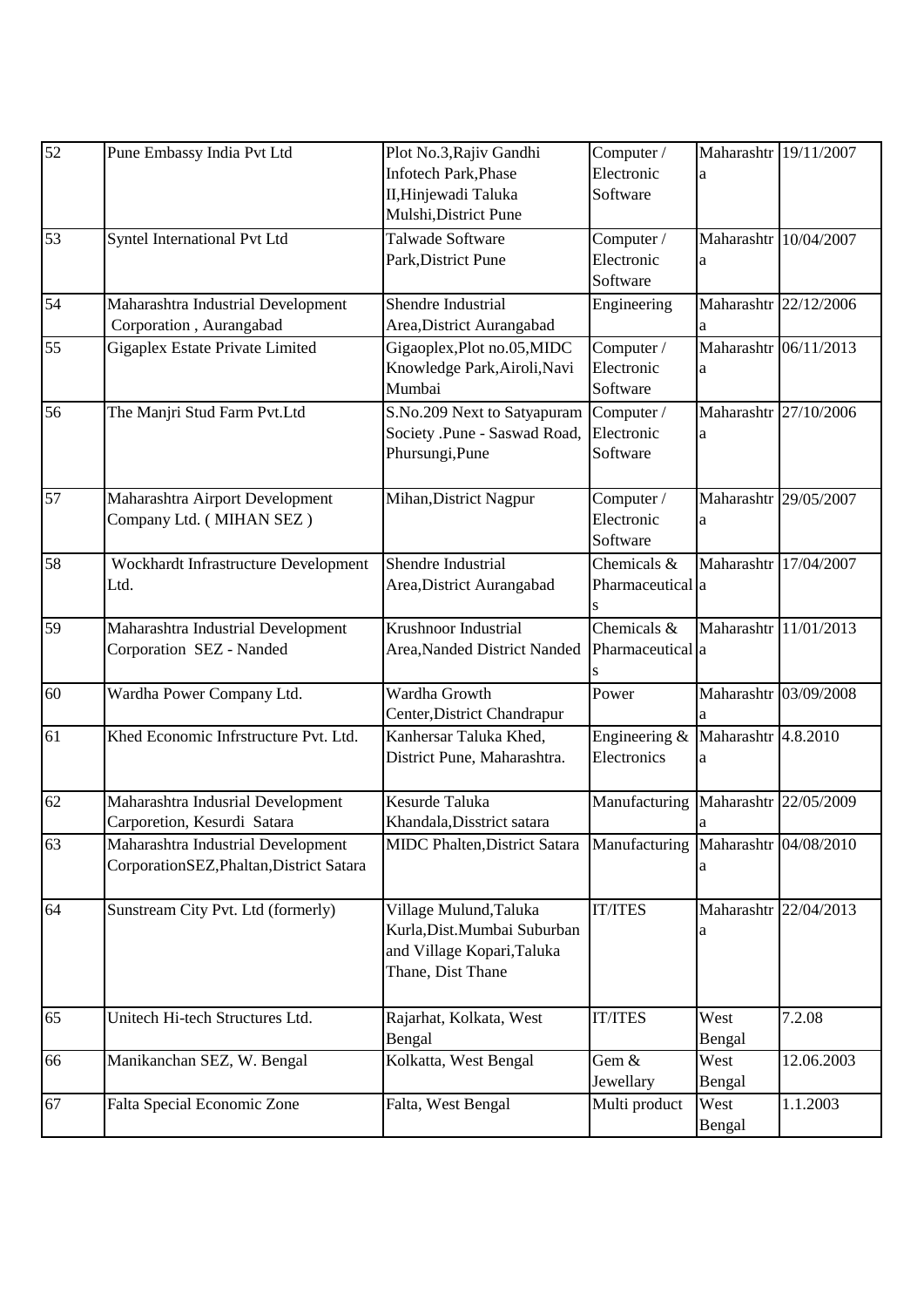| 68              | Salt Lake Electronic City - WIPRO, West Kolkatta, West Bengal<br>Bengal      |                                                                                  | <b>IT/ITES</b>                                           | West<br>Bengal    | 12.8.2005                             |
|-----------------|------------------------------------------------------------------------------|----------------------------------------------------------------------------------|----------------------------------------------------------|-------------------|---------------------------------------|
| 69              | <b>DLF</b> Limited                                                           | Rajarhat, Kolkata, West<br>Bengal                                                | <b>IT/ITES</b>                                           | West<br>Bengal    | 3.8.2010                              |
| 70              | M.L. Dalmiya & Co Ltd.                                                       | Kolkata                                                                          | <b>IT/ITES</b>                                           | West<br>Bengal    | 3.4.06                                |
| 71              | Orissa Inudstries Dev. Cor. IT SEZ                                           | Bhubaneswar                                                                      | <b>IT/ITES</b>                                           | Odisha            | 18.5.2007                             |
| 72              | <b>Tata Consultancy Services Limited</b>                                     | Rajarhat, Kolkata, West<br>Bengal                                                | <b>IT/ITES</b>                                           | West<br>Bengal    | 26.5.2008                             |
| 73              | Vedanta Aluminium Limited                                                    | Brundamal and Kurebaga<br>Villages, Tehsil and District -<br>Jharsuguda, Orissa. | Manufacture<br>and Export of<br>Aluminium                | Odisha            | 27.2.2009                             |
| 74              | <b>Indore SEZ</b>                                                            | Sector-3, Pithampur Distt.<br>Dhar (MP)                                          | Multi product                                            | Madhya<br>Pradesh | 01.08.03                              |
| 75              | Crystal IT Park SEZ (M.P. Audoyogik<br>Kendra Vikas Nigam (Indore) Ltd.)     | Indore in the State of Madhya<br>Pradesh                                         | <b>IT/ITES</b><br>enabled<br>services                    | Madhya<br>Pradesh | 2.11.2006                             |
| 76              | Reliance Jamnagar Infrastructure Ltd.                                        | Jamnagar                                                                         | Multi-product                                            | Gujarat           | 19.4.2006,<br>4.6.2007 &<br>29.8.2007 |
| 77              | Surat Special Economic Zone                                                  | Sachin, Surat                                                                    | Multi-product                                            | Gujarat           | 01.11.2000                            |
| 78              | Kandla Special Economic Zone                                                 | KASEZ, Kutch                                                                     | Multi-product                                            | Gujarat           | 1.11.2000                             |
| 79              | Dahej SEZ Ltd.                                                               | (Pertains to DC, Dahej SEZ)                                                      | Multi-product                                            | Gujarat           | 20.12.2007                            |
| 80              | Adani Port and Special Economic Zone                                         | Mundra                                                                           | Multi-product                                            | Gujarat           | 23.6.2006 &<br>3.7.2006               |
| 81              | Zydus Infrastructure Pvt.Ltd.                                                | Sanand, Ahmedabad                                                                | Pharmac-<br>eutical                                      | Gujarat           | 28.9.2006                             |
| 82              | Tata Consultancy Services Ltd,<br>Gandhinagar.                               | Gandhinagar                                                                      | <b>IT/ITES</b>                                           | Gujarat           | 30.9.2008                             |
| $\overline{83}$ | Jubilant Infrastructure Ltd.                                                 | Vaghra, Bharuch                                                                  | Chemicals                                                | Gujarat           | 11.2.2008                             |
| 84              | E Complex Pvt.Ltd.                                                           | Amreli                                                                           | Engineering<br>goods                                     | Gujarat           | 2.1.2008                              |
| 85              | L & T Ltd. Vill Ankhol, Vadodara                                             | Vadodara                                                                         | <b>IT/ITES</b>                                           | Gujarat           | 18.11.2008                            |
| $\overline{86}$ | Synefra Engg. & Const Ltd. (formerly<br>known as Suzlon Infrastructure Ltd.) | Vadodara                                                                         | Hi-tech<br>Engineering<br>products &<br>related services | Gujarat           | $\overline{3.7.2007}$                 |
| 87              | Aqualine Properties Pvt. Ltd.<br>Gandhinagar.                                | Gandhinagar                                                                      | <b>IT/ITES</b>                                           | Gujarat           | 23.7.2008                             |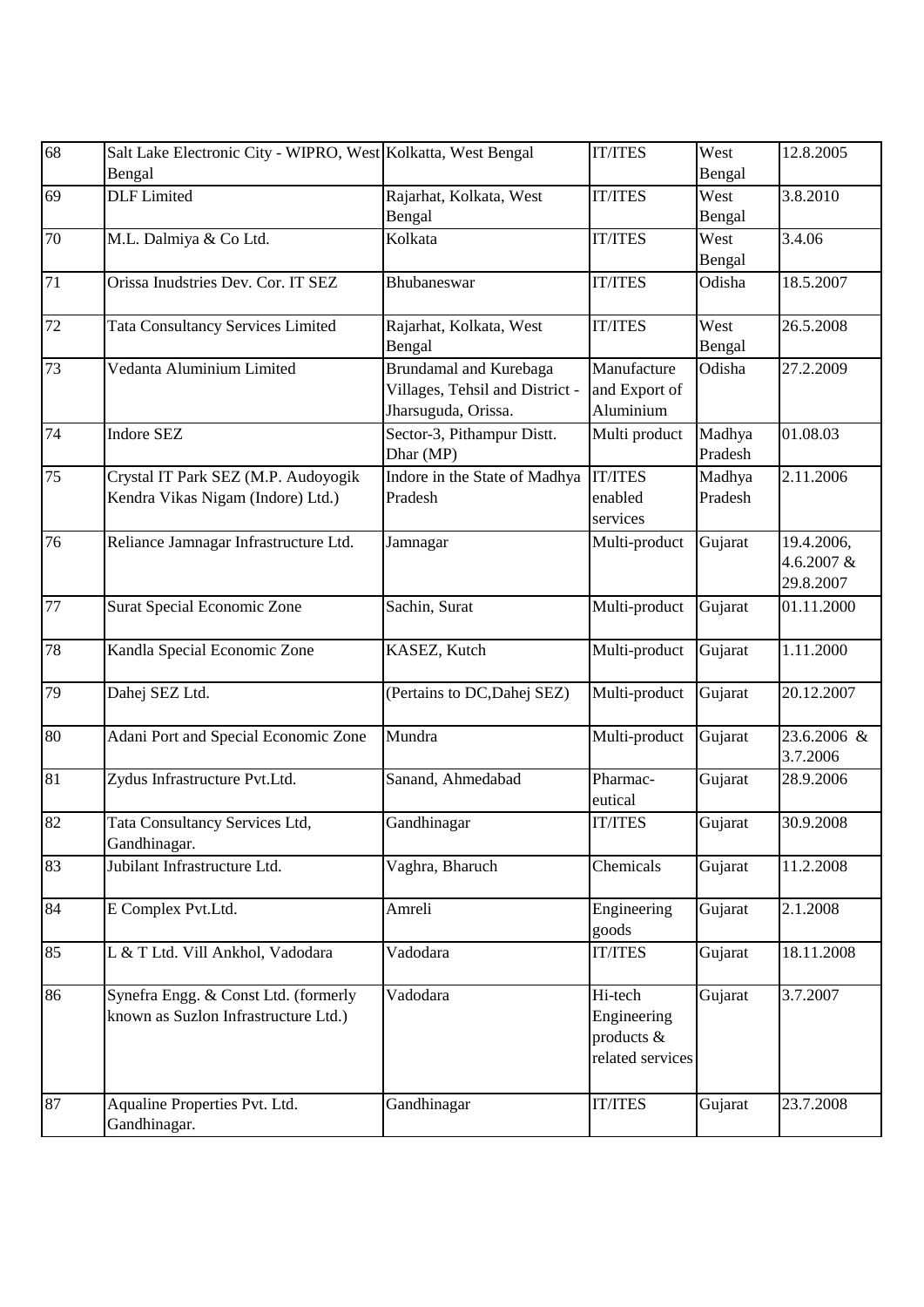| 88  | <b>Surat Apparel Park</b>                                  | Vanz, Surat                   | Apparel                              | Gujarat       | 31.01.2005 |
|-----|------------------------------------------------------------|-------------------------------|--------------------------------------|---------------|------------|
| 89  | Electronic Park SEZ (EHTP/IT/ITES)                         | Gandhinagar                   | <b>IT/ITES</b>                       | Gujarat       | 13.12.2006 |
| 90  | Sterling SEZ Pvt.Ltd.                                      | (Pertains to DC, Sterling EZ) | Multi-product<br><b>SEZ</b>          | Gujarat       | 1.9.2008   |
| 91  | <b>GIDC APPAREL Park Ahmedabad</b>                         | Ahmedabad                     | Apparel                              | Gujarat       | 10.4.2007  |
| 92  | <b>GIFT Multi Service SEZ</b>                              | Gandhinagar, Gujarat          | Sector<br>Specific, Multi<br>Service | Gujarat       | 18.8.2011  |
| 93  | Euro Multivision Pvt. Ltd.                                 | Vill. Shikra, Tal Bhachau     | Non-<br>Conventional<br>Energy       | Gujarat       | 23.4.2009  |
| 94  | <b>TCS</b>                                                 | Siruseri                      | <b>IT/ITES</b>                       | Tamil<br>Nadu | 17.07.06   |
| 95  | Elcot                                                      | Sholinganallur                | <b>IT/ITES</b>                       | Tamil<br>Nadu | 11.04.07   |
| 96  | <b>DLF</b> Info City                                       | Porur                         | <b>IT/ITES</b>                       | Tamil<br>Nadu | 16.11.06   |
| 97  | Mahindra                                                   | Chengleput                    | IT / Hardware /<br>Bio - inform      | Tamil<br>Nadu | 26.10.04   |
| 98  | <b>MEPZ</b> Special Economic Zone                          | Chennai                       | Multiproduct                         | Tamil<br>Nadu | 1.1.2003   |
| 99  | Tril Info Park                                             | Tarama                        | <b>IT/ITES</b>                       | Tamil<br>Nadu | 23.01.09   |
| 100 | Sipcot                                                     | Oragadam                      | Elec.Hardware                        | Tamil<br>Nadu | 18.10.07   |
| 101 | IG3 Infra Limited (ETL Infrastructure<br>Services Limited) | Thoraipakkam                  | <b>IT/ITES</b>                       | Tamil<br>Nadu | 11.08.06   |
| 102 | <b>CHIL</b>                                                | Coimb                         | <b>IT/ITES</b>                       | Tamil<br>Nadu | 09.11.06   |
| 103 | <b>ETA Techno</b>                                          | Navalur                       | <b>IT/ITES</b>                       | Tamil<br>Nadu | 07.09.07   |
| 104 | Nokia                                                      | Sriperumbudur                 | Telecomm<br>Equipments               | Tamil<br>Nadu | 17.08.05   |
| 105 | Cognizant                                                  | siruseri                      | <b>IT/ITES</b>                       | Tamil<br>Nadu | 17.12.07   |
| 106 | Sipcot                                                     | Gangaikondan                  | Transport                            | Tamil<br>Nadu | 15.05.08   |
| 107 | Mahindra                                                   | Chengleput                    | Auto<br>Ancillaries                  | Tamil<br>Nadu | 26.10.04   |
| 108 | Shriram Properties and Infrastructure<br>Private Limited   | Chennai                       | <b>IT/ITES</b>                       | Tamil<br>Nadu | 28.09.06   |
| 109 | Cheyyar SEZ                                                | Cheyyar                       | Footwear                             | Tamil<br>Nadu | 13.04.07   |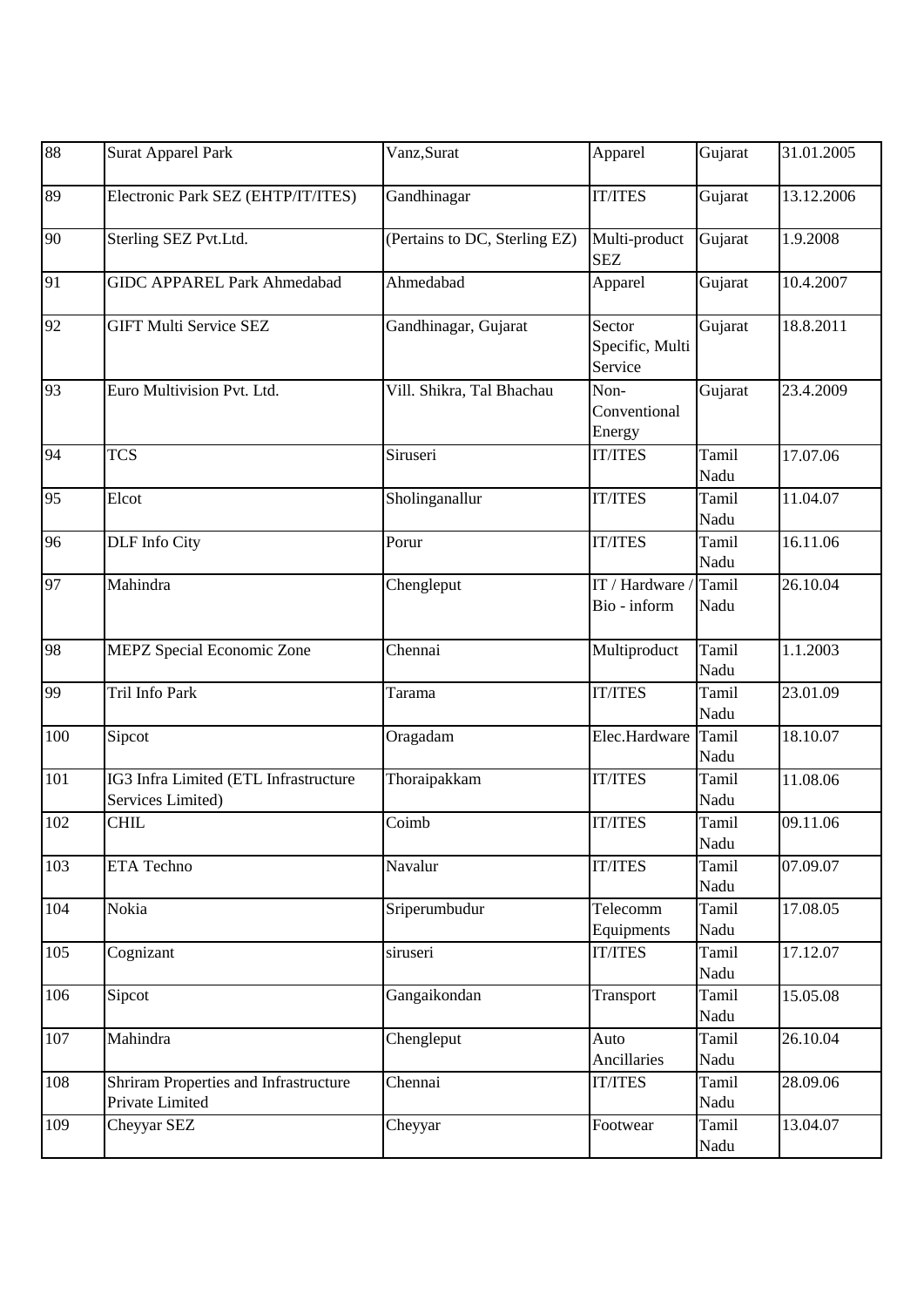| 110              | Syntel                                                    | Siruseri             | <b>IT/ITES</b>           | Tamil<br>Nadu    | 11.08.06  |
|------------------|-----------------------------------------------------------|----------------------|--------------------------|------------------|-----------|
| 111              | Hexaware Technologies Limited                             | siruseri             | <b>IT/ITES</b>           | Tamil<br>Nadu    | 31.08.06  |
| 112              | Elcot                                                     | Coimbatore           | <b>IT/ITES</b>           | Tamil<br>Nadu    | 11.04.07  |
| 113              | L & T Shipbuilding                                        | kattupalli           | Engg                     | Tamil<br>Nadu    | 04.12.09  |
| $\overline{114}$ | Synefra construction Ltd. (Suzlon<br>Infrastrucutre Ltd.) | Coimb                | Engg                     | Tamil<br>Nadu    | 10.08.07  |
| 115              | Flextronics Technologies (India) Private<br>Limited       | Sriperumbudur        | Elec.Hardware            | Tamil<br>Nadu    | 25.04.06  |
| 116              | Sicpot Hi-Tech                                            | Sriperumbudur        | Elect.Hardwar<br>e       | Tamil<br>Nadu    | 22.12.06  |
| 117              | Mahindra                                                  | Chengleput           | Apparel $\&$<br>Fashions | Tamil<br>Nadu    | 26.10.04  |
| 118              | <b>AMRL</b>                                               | Nanguneri            | Multi prod               | Tamil<br>Nadu    | 18.11.08  |
| 119              | Sipcot                                                    | perundurai           | Engg                     | Tamil<br>Nadu    | 23.04.08  |
| 120              | New Chennai                                               | Cheyyur              | Engg                     | Tamil<br>Nadu    | 28.09.07  |
| 121              | J. Matadee                                                | Mannur vill          | <b>FTWZ</b>              | Tamil<br>Nadu    | 10.03.08  |
| 122              | Pearl City CCCL                                           | Tuticorin            | Food Pro                 | Tamil<br>Nadu    | 23.04.09  |
| 123              | Elcot                                                     | Trichy               | <b>IT/ITES</b>           | Tamil<br>Nadu    | 12.02.08  |
| 124              | <b>Span Ventures</b>                                      | Coimb                | <b>IT/ITES</b>           | Tamil<br>Nadu    | 10.07.07  |
| 125              | Sipcot                                                    | Ranipet              | Engg                     | Tamil<br>Nadu    | 27.11.07  |
| 126              | Elcot, Ilandhakulam                                       | Ilanthakullam        | <b>IT/ITES</b>           | Tamil<br>Nadu    | 09.06.08  |
| 127              | New Chennai                                               | Cheyyur              | Multi Services           | Tamil<br>Nadu    | 23.11.07  |
| 128              | IG3 Infra Ltd                                             | Uthukuli             | Textile                  | Tamil<br>Nadu    | 30.04.08  |
| 129              | Estintia IT Park formely known as (L &<br>T Arun Ecello)  | Chennai              | <b>IT/ITES</b>           | Tamil<br>Nadu    | 01.05.07  |
| 130              | Noida Special Economic Zone                               | <b>Uttar Pradesh</b> | Multi product            | Uttar<br>Pradesh | 1.1.2003  |
| 131              | DLF Cyber City, Gurgaon                                   | Gurgaon, Haryana     | <b>IT/ITES</b>           | Haryana          | 13.4.2007 |
| 132              | Gurgaon Infospace Ltd, Gurgaon                            | Gurgaon, Haryana     | <b>IT/ITES</b>           | Haryana          | 3.12.2007 |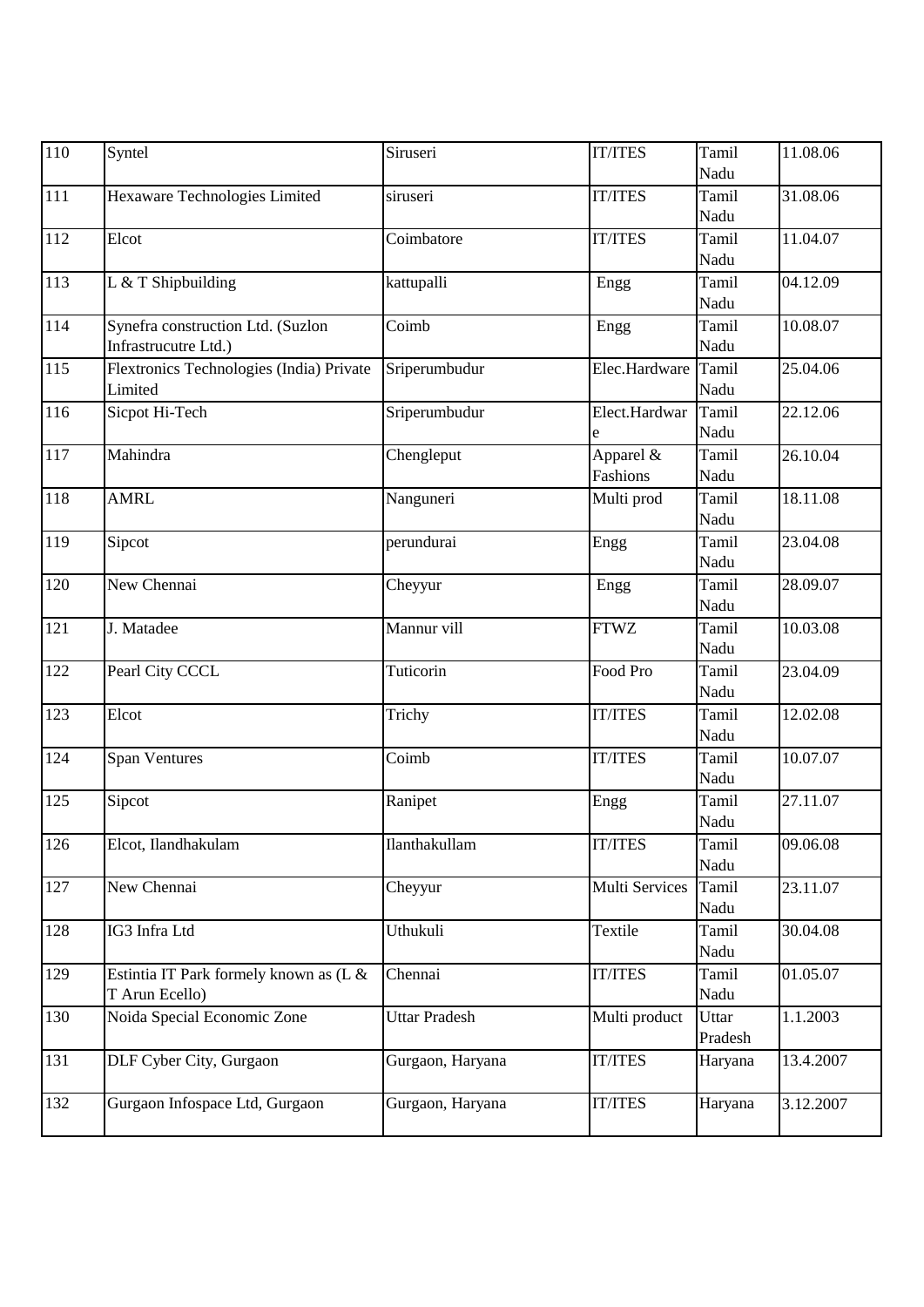| 133 | <b>HCL Technologies</b>                                                      | Noida                                                               | <b>IT/ITES</b>                                                                     | Uttar<br>Pradesh     | 15.12.06                |
|-----|------------------------------------------------------------------------------|---------------------------------------------------------------------|------------------------------------------------------------------------------------|----------------------|-------------------------|
| 134 | ASF Insignia SEZ Pvt. Ltd. (Formerly<br>known as Canton Buildwell Pvt. Ltd.) | Village Gawal pahari, tehsil<br>sohna Gurgaon, Haryana              | <b>IT/ITES</b>                                                                     | Haryana              | 17.12.2007              |
| 135 | <b>Seaview Developers Limited</b>                                            | Sector-135, Noida, Uttar<br>Pradesh                                 | <b>IT/ITES</b>                                                                     | Uttar<br>Pradesh     | 12.7.07                 |
| 136 | Rajeev Gandhi Technology Park, Phase-1<br>Chandigarh                         | Chandigarh                                                          | Electronics<br>Hardware, and<br><b>IT/ITES</b>                                     | Chandigarh 19.5.2006 |                         |
| 137 | Mahindra World City (Jaipur) Ltd.                                            | Kalwara Village, Jaipur,<br>Rajasthan                               | <b>IT/ITES</b>                                                                     | Rajasthan            | 10.4.2007               |
| 138 | Aachvis Softech Pvt. Ltd.                                                    | Sector-135, Noida, Uttar<br>Pradesh                                 | <b>IT/ITES</b>                                                                     | Uttar<br>Pradesh     | 15.5.2010               |
| 139 | Jaipur SEZ                                                                   | Jaipur, Rajasthan                                                   | Gems and<br>Jewellery                                                              | Rajasthan            | 1.7.2003/<br>4.8.2004   |
| 140 | <b>DLF</b> Limited                                                           | Gurgaon, Haryana                                                    | <b>IT/ITES</b>                                                                     | Haryana              | 6.12.2006               |
| 141 | Unitech Reality Projects ltd.                                                | Gurgaon, Haryana                                                    | <b>IT/ITES</b>                                                                     | Haryana              | 9.1.2008                |
| 142 | Moradabad SEZ                                                                | MoradabadUP                                                         | Handicrafts                                                                        | Uttar<br>Pradesh     | 30.9.2003/<br>12.4.2007 |
| 143 | <b>NIIT Technologies Limited SEZ</b>                                         | Plot No.TZ-02, Sector-Tech<br>Zone, ITES Park, Greater<br>Noida, UP | <b>IT/ITES</b>                                                                     | Uttar<br>Pradesh     | 29.5.2007               |
| 144 | Wipro Ltd.                                                                   | <b>Greater Noida</b>                                                | <b>IT/ITES</b>                                                                     | Uttar<br>Pradesh     | 18.6.2007               |
| 145 | Quarkcity India Pvt. Ltd.                                                    | Mohali                                                              | <b>IT/ITES</b>                                                                     | Punjab               | 2.11.2006               |
| 146 | Rajeev Gandhi Technology Park, Phase-<br>2, Chandigarh                       | $\overline{\text{Chandigarh}}$                                      | Electronics<br>Hardware, and<br><b>IT/ITES</b>                                     | Chandigarh 12.9.2007 |                         |
| 147 | Moser Baer SEZ, Greater Noida                                                | Greater Noida                                                       | Non-<br>conventional<br>Energy<br>including solar<br>energy<br>equipments/<br>cell | Uttar<br>Pradesh     | 19.05.07                |
| 148 | Mahindra World City (Jaipur) Ltd.                                            | Jaipur, Rajasthan                                                   | Engineering<br>and related<br>industries                                           | Rajasthan            | 6.1.2009                |
| 149 | Ranbaxy Laboratories Ltd.                                                    | Plot No. A-41, Focal Point,<br>Mohali, Punjab                       | Pharmaceutical Punjab<br>S                                                         |                      | 10.4.2007               |
| 150 | Mahindra World City (Jaipur) Ltd.                                            | Jaipur, Rajasthan                                                   | Handicraft                                                                         | Rajasthan            | 6.1.2009                |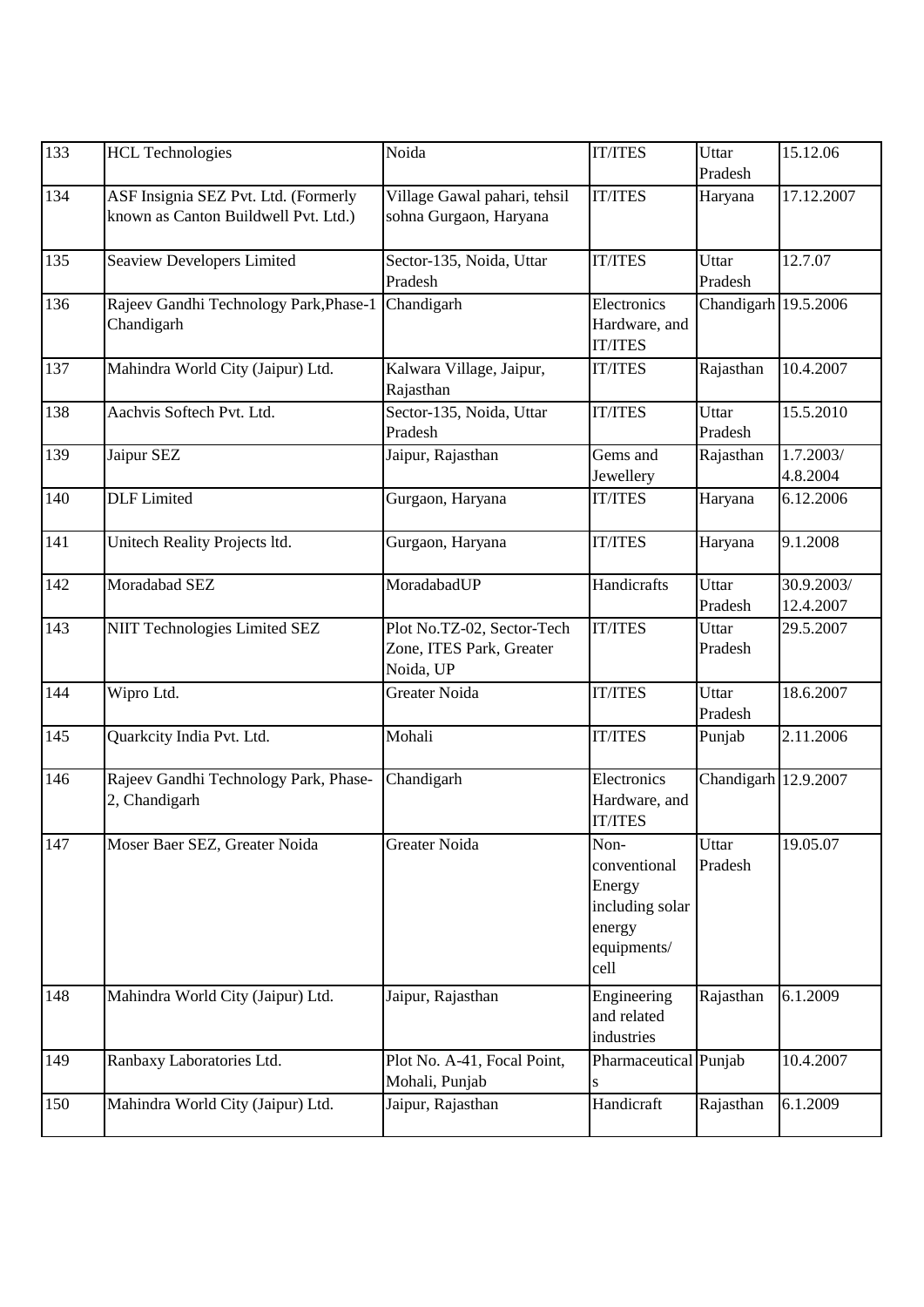| 151 | Arshiya Northern FTWZ Limited                         | Khurja, Bulandshahr, Uttar<br>Pradesh        | <b>FTWZ</b>                   | Uttar<br>Pradesh  | 16.11.2010 |
|-----|-------------------------------------------------------|----------------------------------------------|-------------------------------|-------------------|------------|
| 152 | Ansal IT City and Parks Limited                       | Gr. Noida                                    | <b>IT/ITES</b>                | Uttar<br>Pradesh  | 29.8.2006  |
| 153 | Artha Infratech Pvt. Ltd.                             | Plot No.-21, Sec-Techzone -<br>IV, Gr. Noida | <b>IT/ITES</b>                | Uttar<br>Pradesh  | 11.05.2011 |
| 154 | Anant Raj Industries Ltd.                             | Sonepat, Haryana                             | <b>IT/ITES</b>                | Haryana           | 1.9.2008   |
| 155 | <b>APIIC Pharma SEZ - Jedcherla</b>                   | Jedcherla                                    | Pharmaceutical Telengana<br>S |                   | 13.06.2007 |
| 156 | DLF Commercial Developers Ltd,<br>Gachibowli          | Gachibowli                                   | <b>IT/ITES</b>                | Telengana         | 26.04.2007 |
| 157 | Hyderabad Gems SEZ Ltd, RR Dist                       | <b>RR</b> District                           | Gems&<br>Jewellery            | Telengana         | 14.08.2006 |
| 158 | Tech Mahindra Limited (Satyam<br>Computers), Madhapur | Madhapur                                     | <b>IT/ITES</b>                | Telengana         | 20.6.2006  |
| 159 | Wipro Limited, Manikonda                              | Manikonda                                    | <b>IT/ITES</b>                | Telengana         | 01.08.2006 |
| 160 | Infosys Tech, Pocharam                                | Pocharam                                     | <b>IT/ITES</b>                | Telengana         | 01.08.2006 |
| 161 | CMC Limited, Gachibowli                               | Gachibowli                                   | <b>IT/ITES</b>                | Telengana         | 05.12.2006 |
| 162 | Divyasree NSL, Raidurga                               | Raidurga, Gachchibowli                       | <b>IT/ITES</b>                | Telengana         | 18.05.2007 |
| 163 | Sundew Properties, Madhapur                           | Madhapur                                     | <b>IT/ITES</b>                | Telengana         | 16.10.2006 |
| 164 | Divi's Laboratories Limited, Vskp                     | Chippada, Visakhapatnam                      | Pharmaceutical Andhra<br>S    | Pradesh           | 17.01.2006 |
| 165 | Visakhapatnam Special Economic Zone                   |                                              | Multi Product                 | Andhra<br>Pradesh | 15.03.1989 |
| 166 | APIIC Ltd - Nanakramguda                              | Nanakramguda                                 | <b>IT/ITES</b>                | Telengana         | 25.07.2007 |
| 167 | Phoenix Infoparks Pvt Ltd, Gachibowli                 | Gachibowli                                   | <b>IT/ITES</b>                | Telengana         | 11.08.2006 |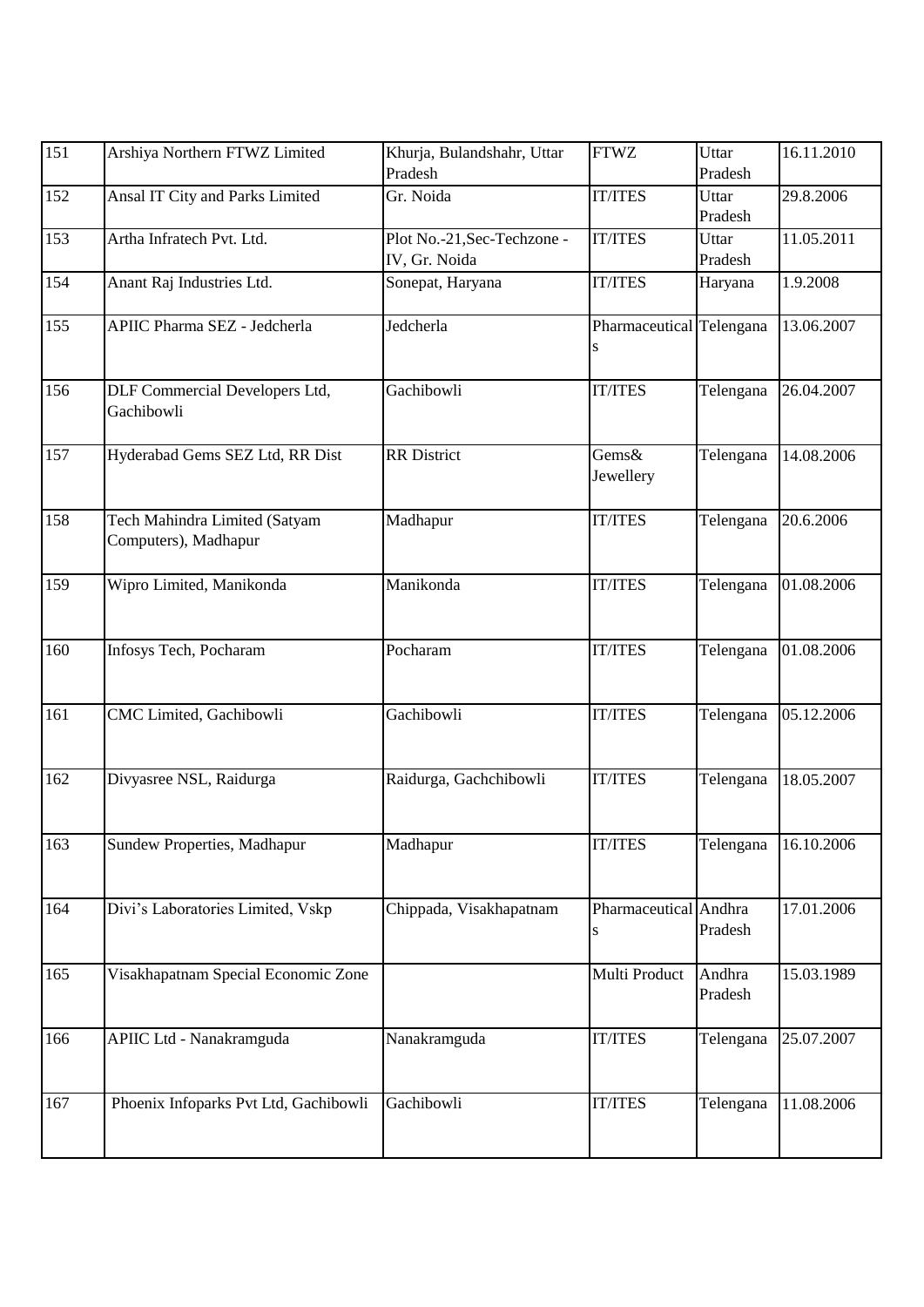| 168 | Wipro Limited, Gopannapally                               | Gopannapally                                                                            | <b>IT/ITES</b>                         | Telengana         | 07.12.2007 |
|-----|-----------------------------------------------------------|-----------------------------------------------------------------------------------------|----------------------------------------|-------------------|------------|
| 169 | APSEZ, Atchuthapuram                                      | Visakhapatnam                                                                           | Multi product                          | Andhra<br>Pradesh | 12.04.2007 |
| 170 | Brandix India Apparel City Private Ltd.,<br><b>V</b> skp  | Achutapuram, Visakhapatnam Textile and                                                  | apparel                                | Andhra<br>Pradesh | 10.04.2007 |
| 171 | <b>APIIC Ltd</b>                                          | Village Annagi and<br>Bodduvanipalem, Maddipadu<br>and Korispadu, District<br>Prakasham | <b>Building</b><br>Products            | Andhra<br>Pradesh | 08.09.2009 |
| 172 | Sricity Pvt. Ltd., Chittoor                               | Chittoor                                                                                | Multi Product                          | Andhra<br>Pradesh | 20.09.2007 |
| 173 | Serene Properties, Ghatkesar                              | Ghatkesar                                                                               | <b>IT/ITES</b>                         | Telengana         | 01.06.2007 |
| 174 | NSL SEZ, Uppal                                            | Uppal                                                                                   | <b>IT/ITES</b>                         | Telengana         | 18.05.2007 |
| 175 | M/s. APIIC Ltd., Adibatla, Ibrahim<br>patnam, R.R. Dist,  | Ranga Reddy District, AP                                                                | Aerospace<br>Engineering<br>industries | Telengana         | 24.12.2008 |
| 176 | Hetero Infrastructure private Limited,<br>Vskp            | Nakkapalli                                                                              | Pharmaceutical Andhra                  | Pradesh           | 11.01.2007 |
| 177 | Ramky Pharma City (India) Pvt. Ltd,<br>Vskp.              | Parawada Mandal,<br>Visakhapatnam                                                       | Pharmaceutical Andhra                  | Pradesh           | 10.05.2007 |
| 178 | Tech Mahindra Limited (Satyam<br>Computers), Bahadurpally | Bahadurpally                                                                            | <b>IT/ITES</b>                         | Telengana         | 25.06.2007 |
| 179 | Apache SEZ Development India Private<br>Limited, Nellore  | Tada Mandal, Nellore District Footwear                                                  |                                        | Andhra<br>Pradesh | 08.08.2006 |
| 180 | FAB City SPV (India) Pvt Ltd, RR Dist                     | <b>RR</b> District                                                                      | SemiConducto<br>rs                     | Telengana         | 15.01.2007 |
| 181 | Lanco Hills Technology, Manikonda                         | Manikonda                                                                               | <b>IT/ITES</b>                         | Telengana         | 04.10.2007 |
| 182 | M/s. APIIC Ltd., Naidupeta                                | Nellore, AP                                                                             | Multi product                          | Andhra<br>Pradesh | 16.02.2009 |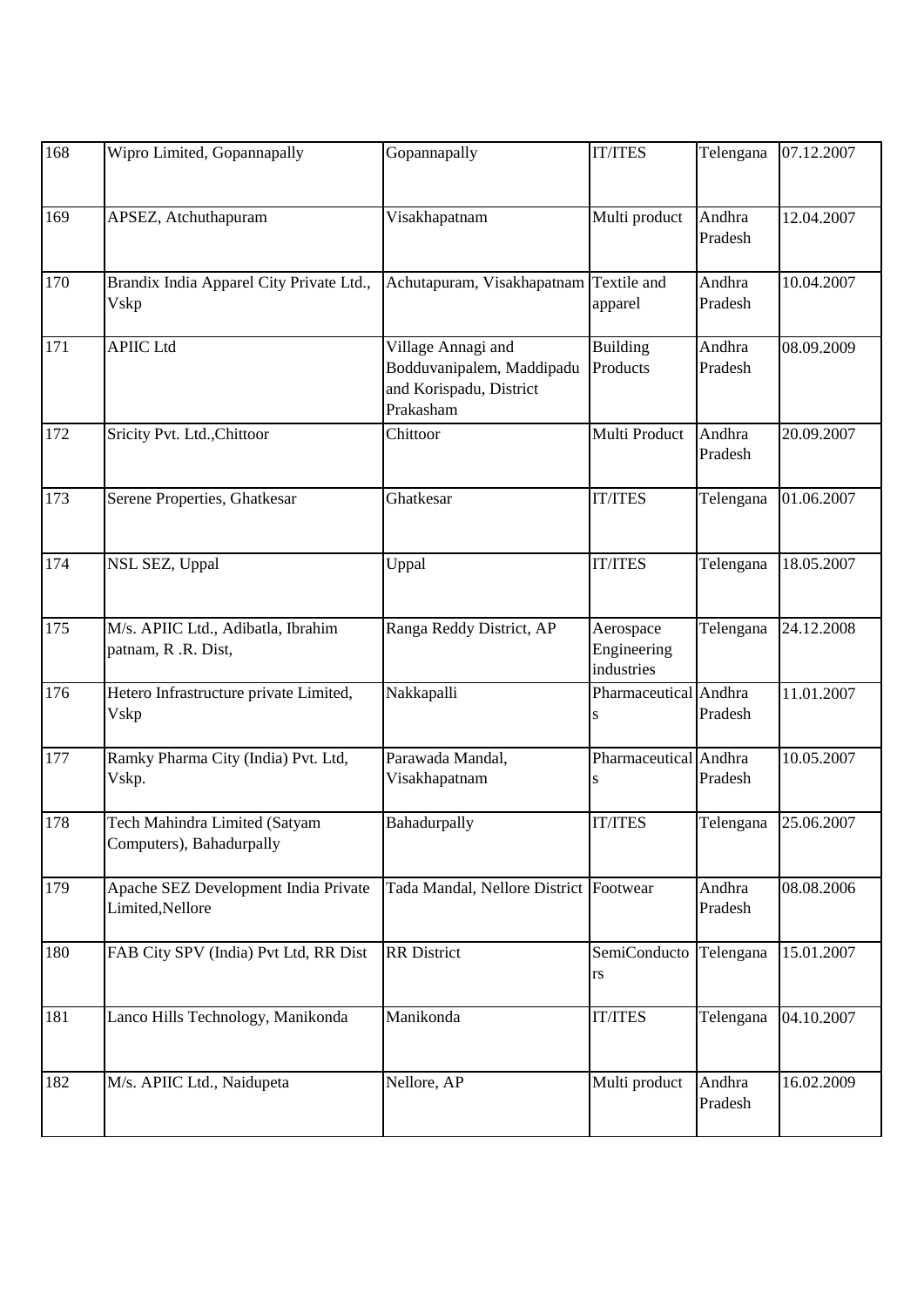| 183 | APIIC Ltd. (IT/ITES) Madhurwada, Hill<br>No. 3            | Visakhapatnam                                   | <b>IT/ITES</b>         | Andhra<br>Pradesh           | 11.04.2007 |
|-----|-----------------------------------------------------------|-------------------------------------------------|------------------------|-----------------------------|------------|
| 184 | Parry Infrastructure Company Private<br>Limited, Kakinada | Kakinada, EG District                           | Food<br>Processing     | Andhra<br>Pradesh           | 20.12.2007 |
| 185 | Navayuga Legala Estates Pvt Ltd,<br>Serilingampally       | Serilingampally                                 | <b>IT/ITES</b>         | Telengana                   | 20.09.2007 |
| 186 | M/s GMR Hyderabad Aviation SEZ<br>Limited, Hyderbad       | Village Mamidipalli, RR<br>District             | Aviation<br>Sector     | Telengana                   | 20.10.2009 |
| 187 | APIIC, Madhurwada, Hill NO. 2                             | Visakhapatnam                                   | <b>IT/ITES</b>         | Andhra<br>Pradesh           | 28.12.2006 |
| 188 | <b>APIIC IT SEZ Kakinada</b>                              | Kakinada, EG District                           | <b>IT/ITES</b>         | Andhra<br>Pradesh           | 30.11.2011 |
| 189 | APIIC Ltd & L&T, Keesarapalli                             | Nakkapalli, Visakhapatnam                       | <b>IT/ITES</b>         | Andhra<br>Pradesh           | 15.01.2007 |
| 190 | <b>APIIC Ltd</b>                                          | <b>Shameerpet RR District</b>                   | <b>Biotech</b>         | Telengana                   | 20.10.2009 |
| 191 | Mas Fabric Park (India) Pvt. Ltd.,<br>Nellore             | Nellore                                         | Textile and<br>apparel | Andhra<br>Pradesh           | 06.11.2007 |
| 192 | JT Holdings Pvt Ltd, RR Dist.                             | <b>RR</b> District                              | <b>IT/ITES</b>         | Telengana                   | 18.05.2007 |
| 193 | <b>IFFCO Kisan SEZ</b>                                    | Nellore, A.P                                    | Multi Product          | Andhra<br>Pradesh           | 19.04.2010 |
| 194 | TCSL Ltd, Adibatla                                        | Adibatla(Developer)                             | <b>IT/ITES</b>         | Andhra<br>Pradesh           | 05.02.2011 |
| 195 | Indu Techzone Pvt Ltd, Mamidipally                        | Mamidipally                                     | <b>IT/ITES</b>         | Telengana                   | 10.04.2007 |
| 196 | M/s. Bharatiya international SEZ Ltd                      | Nellore, AP                                     | Leather Sector         | Andhra<br>Pradesh           | 04.05.2009 |
| 197 | Lanco Solar Pvt.Ltd                                       | vill.-Mehrumkhurd &<br>chawardhal, Chhattisgarh | SemiConducto<br>rs     | Chhattisgar 31.01.2011<br>h |            |